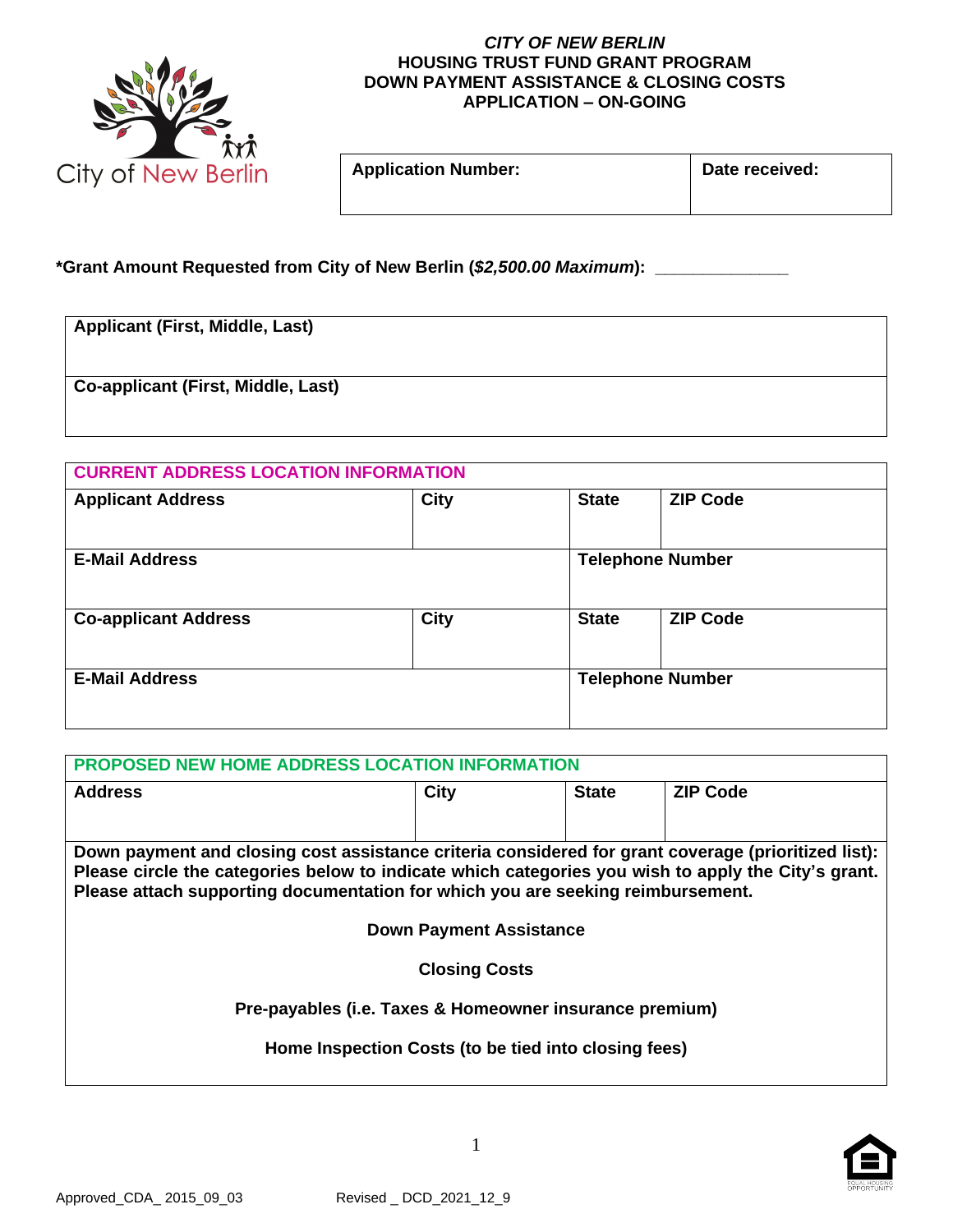| <b>FINANCIAL INFORMATION</b>                                                                                                       |             |              |                         |  |
|------------------------------------------------------------------------------------------------------------------------------------|-------------|--------------|-------------------------|--|
| Bank assisting with home mortgage and contact person:                                                                              |             |              |                         |  |
|                                                                                                                                    |             |              |                         |  |
| <b>Address</b>                                                                                                                     | <b>City</b> | <b>State</b> | <b>ZIP Code</b>         |  |
|                                                                                                                                    |             |              |                         |  |
| <b>E-Mail Address</b>                                                                                                              |             |              | <b>Telephone Number</b> |  |
|                                                                                                                                    |             |              |                         |  |
| Please check if you plan to use the lender credit of up to \$2,500 for qualifying closing costs from:                              |             |              |                         |  |
| <b>Bank Five Nine</b>                                                                                                              |             |              |                         |  |
| 12600 W. North Ave.                                                                                                                |             |              |                         |  |
| Brookfield, WI 53005                                                                                                               |             |              |                         |  |
| (262) 957-2136                                                                                                                     |             |              |                         |  |
| Total Home Purchase Price: (Adhere to HUD purchase price limits set for Waukesha County)                                           |             |              |                         |  |
| \$                                                                                                                                 |             |              |                         |  |
| <b>Total Down Payment:</b>                                                                                                         |             |              |                         |  |
| \$                                                                                                                                 |             |              |                         |  |
| <b>Amount of Loan:</b>                                                                                                             |             |              |                         |  |
| \$                                                                                                                                 |             |              |                         |  |
| Annual Household Income: (Needs to match Income Limits at the time of submittal)                                                   |             |              |                         |  |
| \$                                                                                                                                 |             |              |                         |  |
| List other funding sources applied towards the home purchase:                                                                      |             |              |                         |  |
|                                                                                                                                    |             |              |                         |  |
| <b>Definitions Section:</b>                                                                                                        |             |              |                         |  |
| $\triangleright$ Eligible Properties: The home must be an owner occupied, new or existing single-family home                       |             |              |                         |  |
| and within the corporate limits of the City of New Berlin.                                                                         |             |              |                         |  |
| <b>Closing Costs:</b> "Any fee the lender charges for obtaining a loan, such as, the fee for the credit                            |             |              |                         |  |
| report or for the appraisal of the property. These fees are paid to the lender at closing."                                        |             |              |                         |  |
| Taxes: Often times the borrower will need to set aside escrow funds at the closing to cover the<br>expected taxes.                 |             |              |                         |  |
| <b>Forgivable Grant:</b> Provided the home is kept for not less than five (5) years from the date of<br>➤                          |             |              |                         |  |
| distribution of the grant, the amount of the grant is forgiven. However, if the residence, which is the                            |             |              |                         |  |
| subject of the forgivable grant is sold before five (5) years has elapsed from the date of the                                     |             |              |                         |  |
| issuance of the grant, the grant must be repaid. No interest shall be charged against any                                          |             |              |                         |  |
| outstanding grant balance.                                                                                                         |             |              |                         |  |
| First Time Home Buyer: "Anyone who has not had an ownership interest in his or her primary<br>residence for the last three years." |             |              |                         |  |
|                                                                                                                                    |             |              |                         |  |



2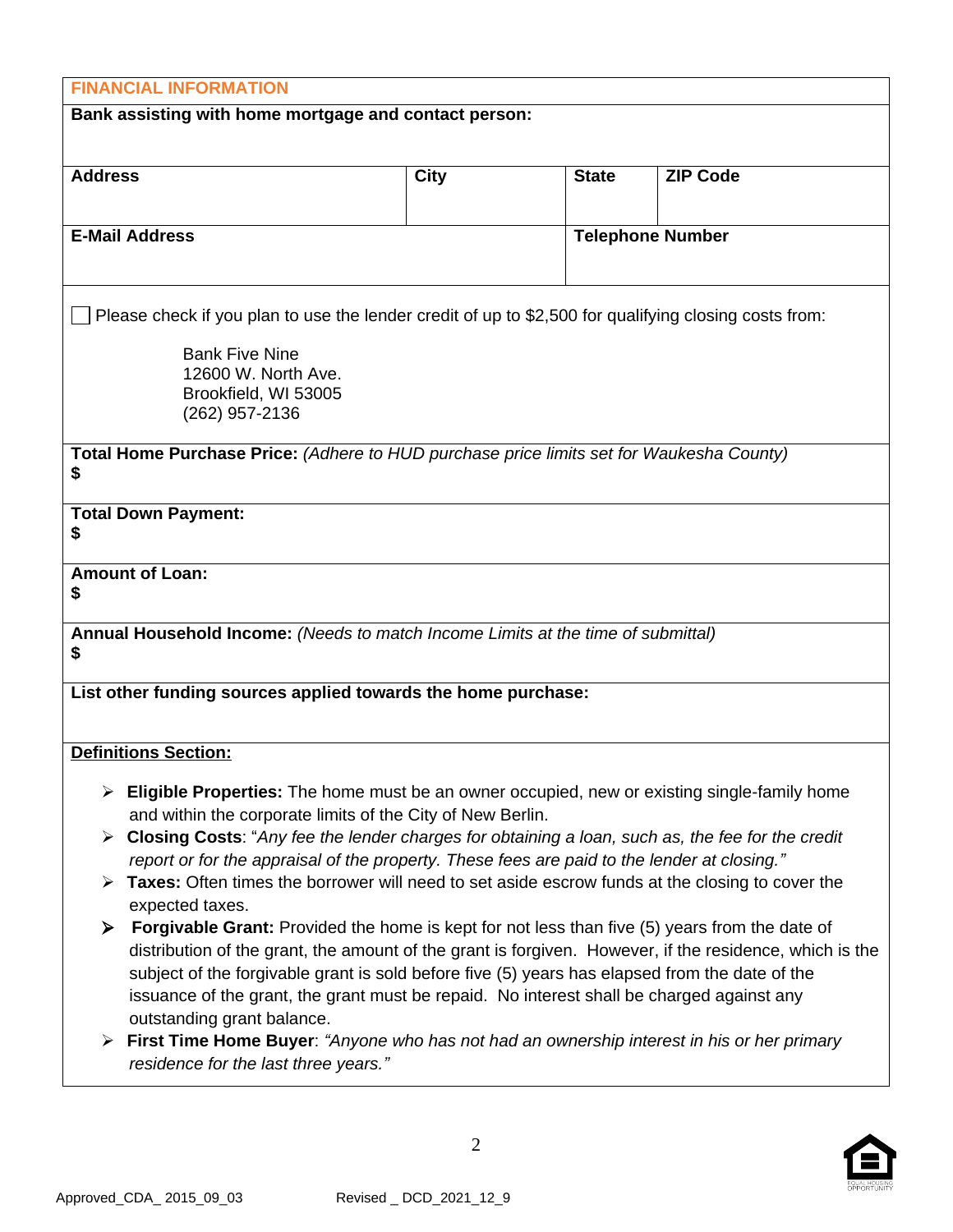**This grant program is designed to promote integration and equal housing opportunity for all persons, regardless of race, and any protected classification by laws under Wisconsin State Statutes Section 106.50 within the City of New Berlin. We hope by assisting with the payment of closing costs and providing down payment assistance it will help make homeownership more achievable for segments of the population in New Berlin.**

**Please state below how your application supports and meets this objective.**

Grants are awarded for requests that are consistent with one or more of the City of New Berlin's goals **for furthering affordable housing opportunities. Grants should support first time home buyers with acquisition of affordable and accessible housing for low income and moderate income households.**

**Please state below how your application supports and meets this objective.**

Grants are given to first time home buyers purchasing a home in the City of New Berlin to further **affordable housing and meet the Mission as outlined in the City of New Berlin, WI Fair Housing Outreach Plan.**

**Please state below how your application supports and meets this objective.**



3